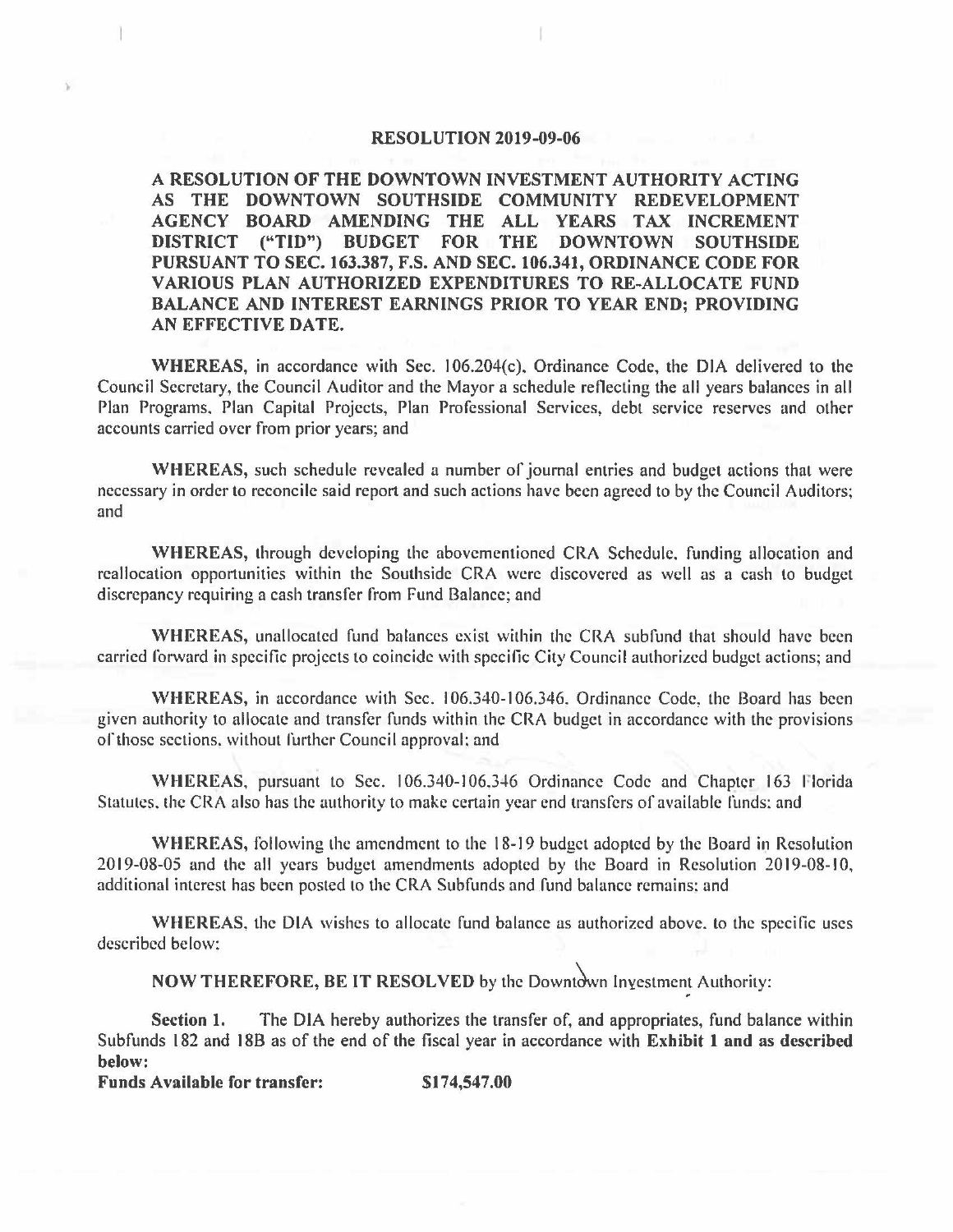## RESOLUTION 2019-09-06 PAGE2OF2

**Transfer cash in the amount of 46,837.75 to the project known as JSSG/The District (JXSF182 04939 to be renamed JXSF18B0007 04939) in order to reconcile cash available with budget**  authority.

**Transfer remaining fund balance, currently calculated as 127,709.25 to Future Years Debt Reduction (JXSF18BFDR 04904).** The CEO is hereby authorized to increase or reduce the amount of the transfer to future years debt reduction as may be required to reconcile with actual year end fund balance calculations, it being the intent of the Board that all available funds be transferred to this statutorily authorized year end use.

**Section 2.** The DIA hereby ratifies and confirms the restoration of cash from fund balance to the various budget items previously approved by City Council as reflected in the all years Subfund budget attached as **Exhibit 2.** 

**Section 3.** Pursuant to Sec. 106.344, Ordinance Code, the staff of DIA is hereby authorized and directed to prepare all necessary documentation to effectuate these transfers, including a CRA Budget Transfer Form effectuating the aforementioned budget amendments.

**Section 4.**  Requesting a carryforward of any unspent amounts into Fiscal Year 2019-2020.

**Section** 5. DIA Board. This Resolution shall become effective on the date it is signed by the Chair of the

WITNESS:

**DOWNTOWN INVESTMENT AUTHORITY** 

En llade

Craig Gibbs, Esq., Chairman

*q* /*19* /*19* 

VOTE: In Favor:  $\overline{Q}$  Opposed:  $\overline{Q}$  bstained:  $\overline{Q}$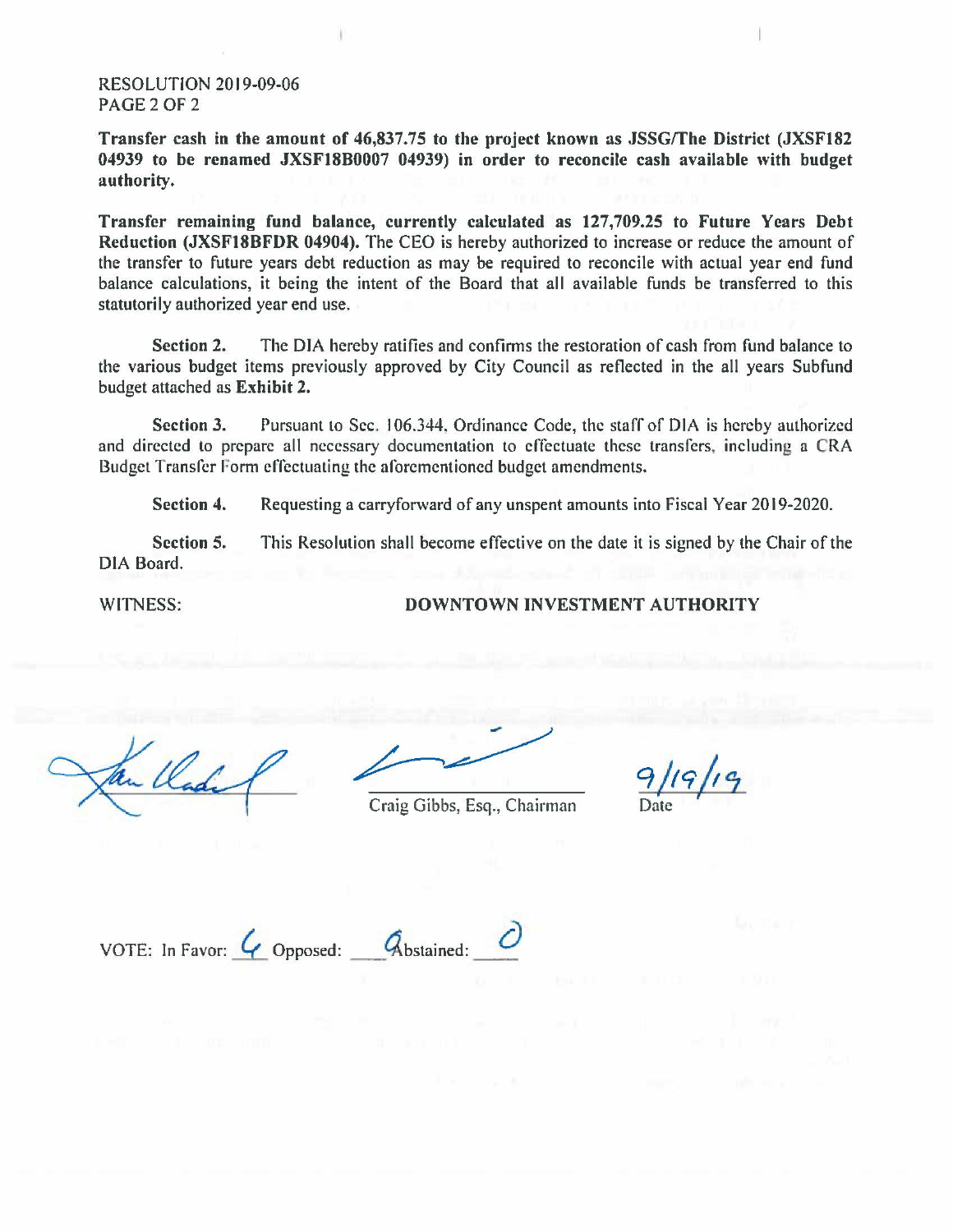## **EXHIBIT 1 to Resolution 2019-09-06**

| From:                                           |              |
|-------------------------------------------------|--------------|
| <b>Fund Balance Available:</b>                  | \$174,547.00 |
| To:                                             |              |
| <b>Restoration of cash to JSSG/The District</b> | \$46,837.75  |
| <b>Future Years Debt Reduction</b>              | \$127,709.25 |